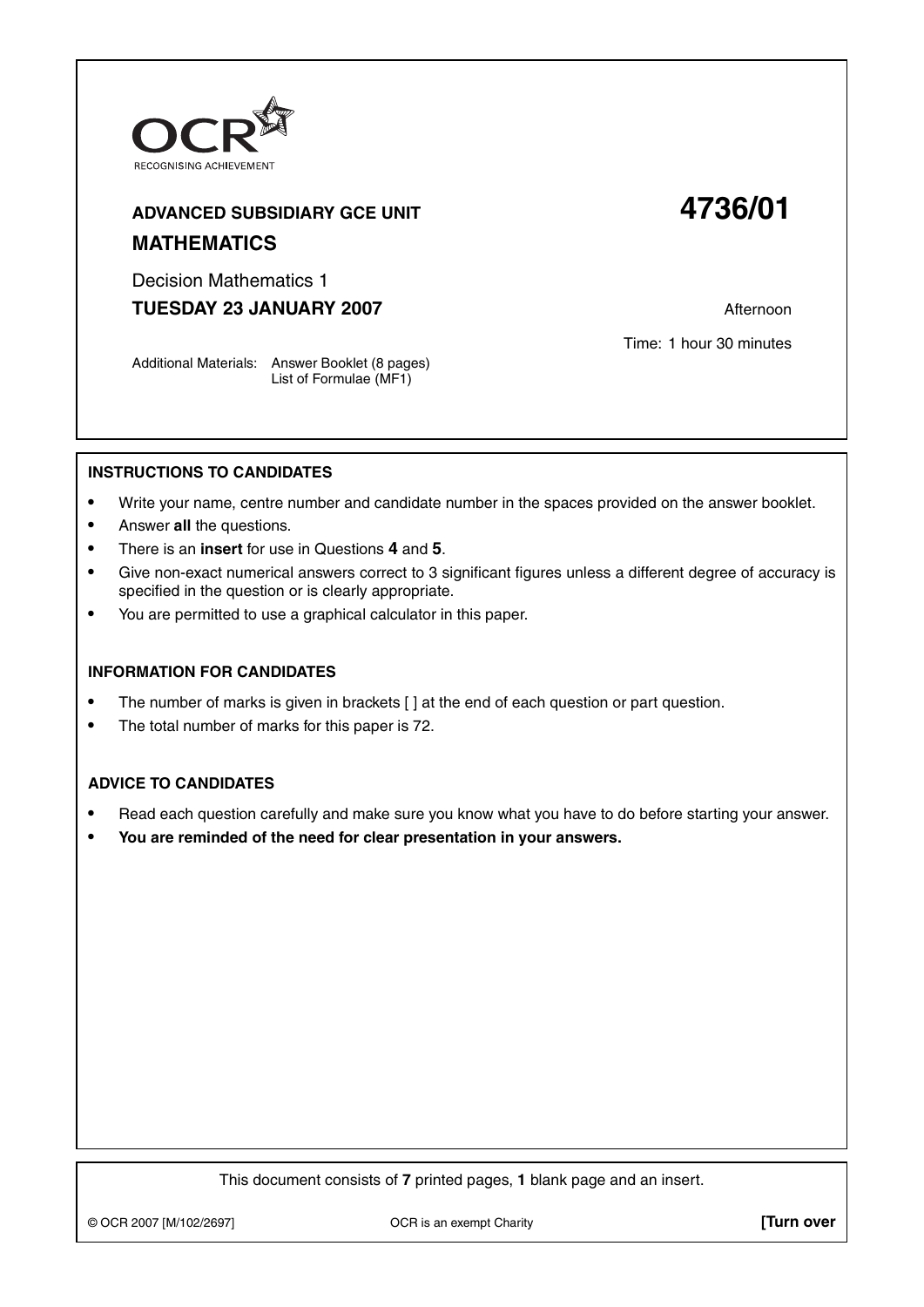| Mr Adams:               | $10 \quad 4 \quad 2$ |  |  |  |
|-------------------------|----------------------|--|--|--|
| Mrs Adams: 13 3 7 5 2 4 |                      |  |  |  |
| Sarah Adams: 5 8 2 5    |                      |  |  |  |
| Tim Adams: 10 5 3 5 3   |                      |  |  |  |

The bags need to be grouped into bundles of 25 kg maximum so that each member of the family can carry a bundle of bags.

- **(i)** Use the first-fit method to group the bags into bundles of 25 kg maximum. Start with the bags belonging to Mr Adams, then those of Mrs Adams, followed by Sarah and finally Tim. [3]
- **(ii)** Use the first-fit decreasing method to group the same bags into bundles of 25 kg maximum. [3]
- **(iii)** Suggest a reason why the grouping of the bags in part **(i)** might be easier for the family to carry.

[1]

**2** A baker can make apple cakes, banana cakes and cherry cakes.

The baker has exactly enough flour to make either 30 apple cakes or 20 banana cakes or 40 cherry cakes.

The baker has exactly enough sugar to make either 30 apple cakes or 40 banana cakes or 30 cherry cakes.

The baker has enough apples for 20 apple cakes, enough bananas for 25 banana cakes and enough cherries for 10 cherry cakes.

The baker has an order for 30 cakes.

The profit on each apple cake is 4p, on each banana cake is 3p and on each cherry cake is 2p. The baker wants to maximise the profit on the order.

- (i) The availability of flour leads to the constraint  $4a + 6b + 3c \le 120$ . Give the meaning of each of the variables *a*, *b* and *c* in this constraint. [2] the variables  $a, b$  and  $c$  in this constraint.
- (ii) Use the availability of sugar to give a second constraint of the form  $Xa + Yb + Zc \le 120$ , where *X*, *Y* and *Z* are numbers to be found. [2]
- **(iii)** Write down a constraint from the total order size. Write down constraints from the availability of apples, bananas and cherries. [3]
- **(iv)** Write down the objective function to be maximised. [1]

[You are **not** required to solve the resulting LP problem.]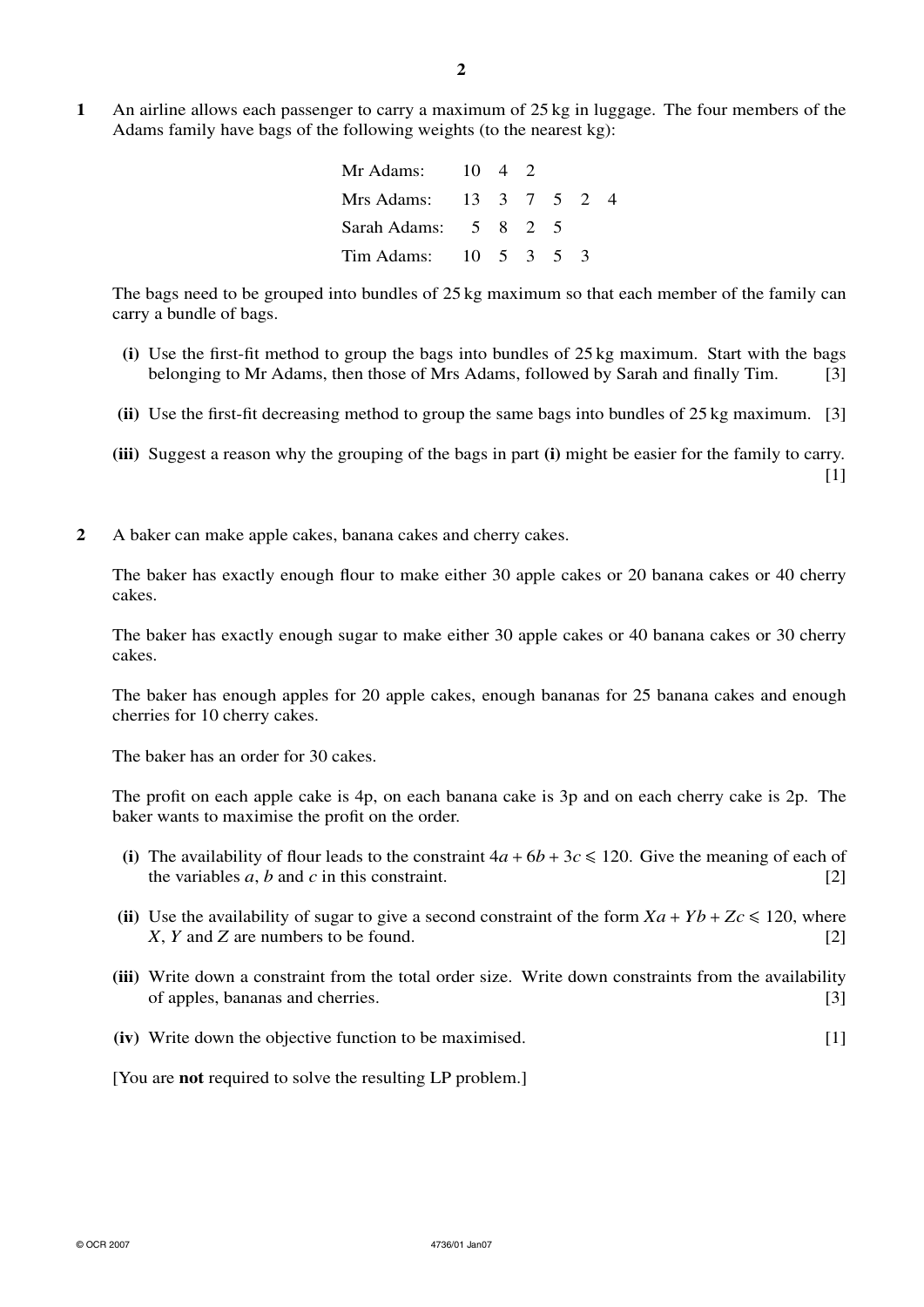**3** A *simple* graph is one in which any two vertices are directly connected by at most one arc and no vertex is directly connected to itself.

A *connected* graph is one in which every vertex is connected, directly or indirectly, to every other vertex.

A *simply connected* graph is one that is both simple and connected.

- **(i)** A simply connected graph is drawn with 6 vertices and 9 arcs.
	- **(a)** What is the sum of the orders of the vertices? [1]
	- **(b)** Explain why if the graph has two vertices of order 5 it cannot have any vertices of order 1.

[2]

- **(c)** Explain why the graph cannot have three vertices of order 5. [2]
- **(ii)** Draw an example of a simply connected graph with 6 vertices and 9 arcs in which one of the vertices has order 5 and all the orders of the vertices are odd numbers. [2]
- **(iii)** Draw an example of a simply connected graph with 6 vertices and 9 arcs that is also Eulerian. [2]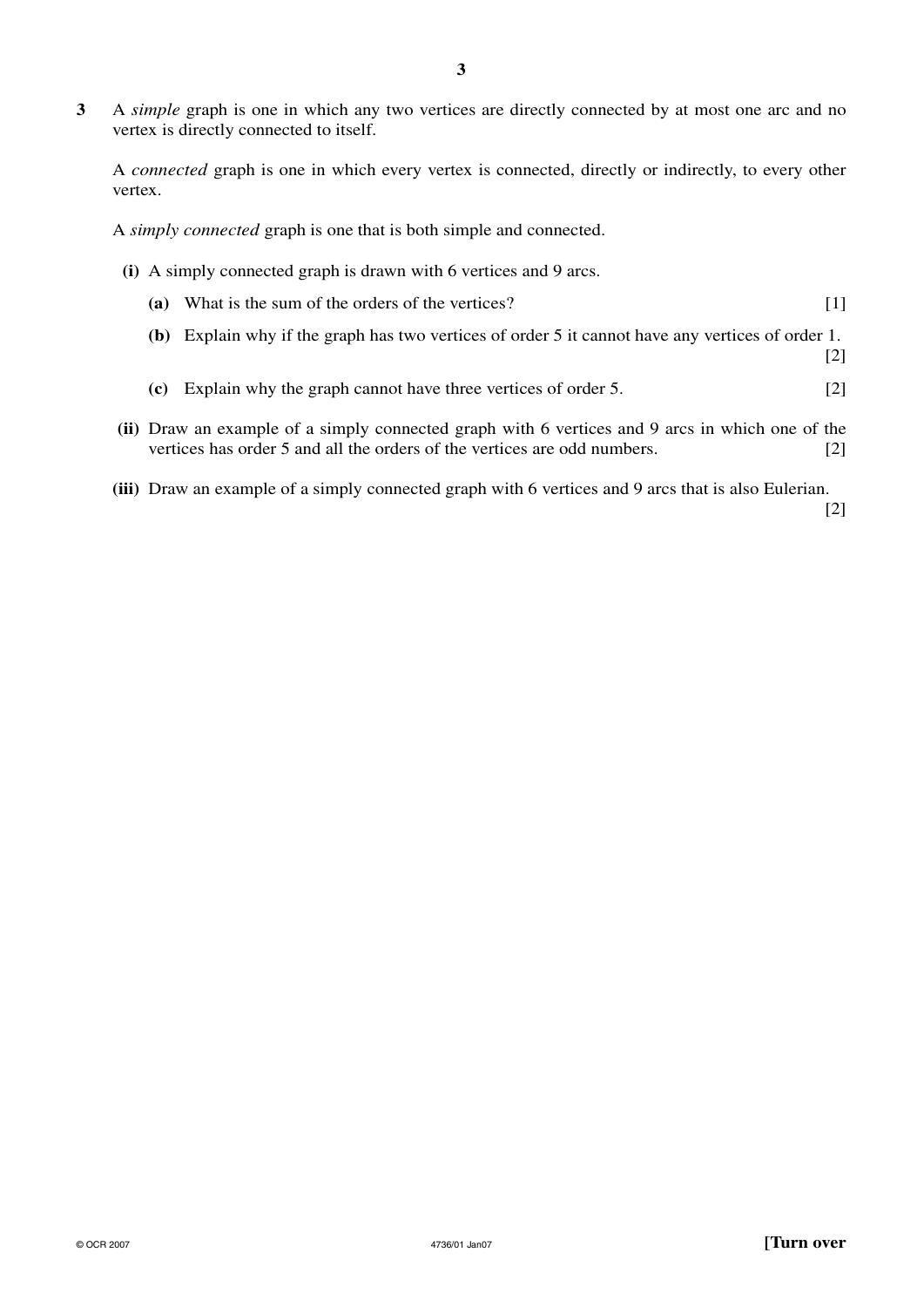#### **4 Answer this question on the insert provided.**

|                  | A                | $\boldsymbol{B}$ | $\mathcal{C}_{0}^{0}$ | D              | $E\,$            | $\boldsymbol{F}$ | $\boldsymbol{G}$ |
|------------------|------------------|------------------|-----------------------|----------------|------------------|------------------|------------------|
| Α                | $\boldsymbol{0}$ | $\overline{4}$   | 5                     | 3              | $\sqrt{2}$       | 5                | 6                |
| $\boldsymbol{B}$ | $\overline{4}$   | 0                |                       | $\overline{2}$ | 4                | 7                | 6                |
| $\boldsymbol{C}$ | 5                |                  | $\mathbf{0}$          | 3              | 4                | 6                | 7                |
| $\boldsymbol{D}$ | 3                | $\overline{2}$   | 3                     | $\mathbf{0}$   | $\overline{2}$   | 6                | 4                |
| $\boldsymbol{E}$ | $\overline{2}$   | $\overline{4}$   | 4                     | $\overline{2}$ | $\boldsymbol{0}$ | 6                | 6                |
| $\boldsymbol{F}$ | 5                | 7                | 6                     | 6              | 6                | $\boldsymbol{0}$ | 10               |
| G                | 6                | 6                | 7                     | 4              | 6                | 10               | 0                |

The table shows the distances, in units of 100 m, between seven houses, *A* to *G*.

**(i)** Use Prim's algorithm on the table in the insert to find a minimum spanning tree. Start by crossing out row *A*. Show which entries in the table are chosen and indicate the order in which the rows are deleted. Draw your minimum spanning tree and state its total weight. [6]

Harry is an estate agent. He must visit each of the houses *A* to *G* to photograph them. The distances, in units of 100 m, from Harry's office (*H*) to each of the houses are listed below.

| House                                                |  |  | $E \perp$ |  |
|------------------------------------------------------|--|--|-----------|--|
| Distance from $H$   12   14   15   15   13   16   16 |  |  |           |  |

Harry wants to find the shortest route that starts at his office and visits each of the houses before returning to his office.

- **(ii)** Which standard network problem does Harry need to solve? [1]
- **(iii)** Use your answer from part **(i)** to calculate a lower bound for the length of Harry's route, showing all your working. [3]
- **(iv)** Use the nearest neighbour method, starting from Harry's office, to find a tour that visits each of the houses. Hence find an upper bound for the length of Harry's route. [4]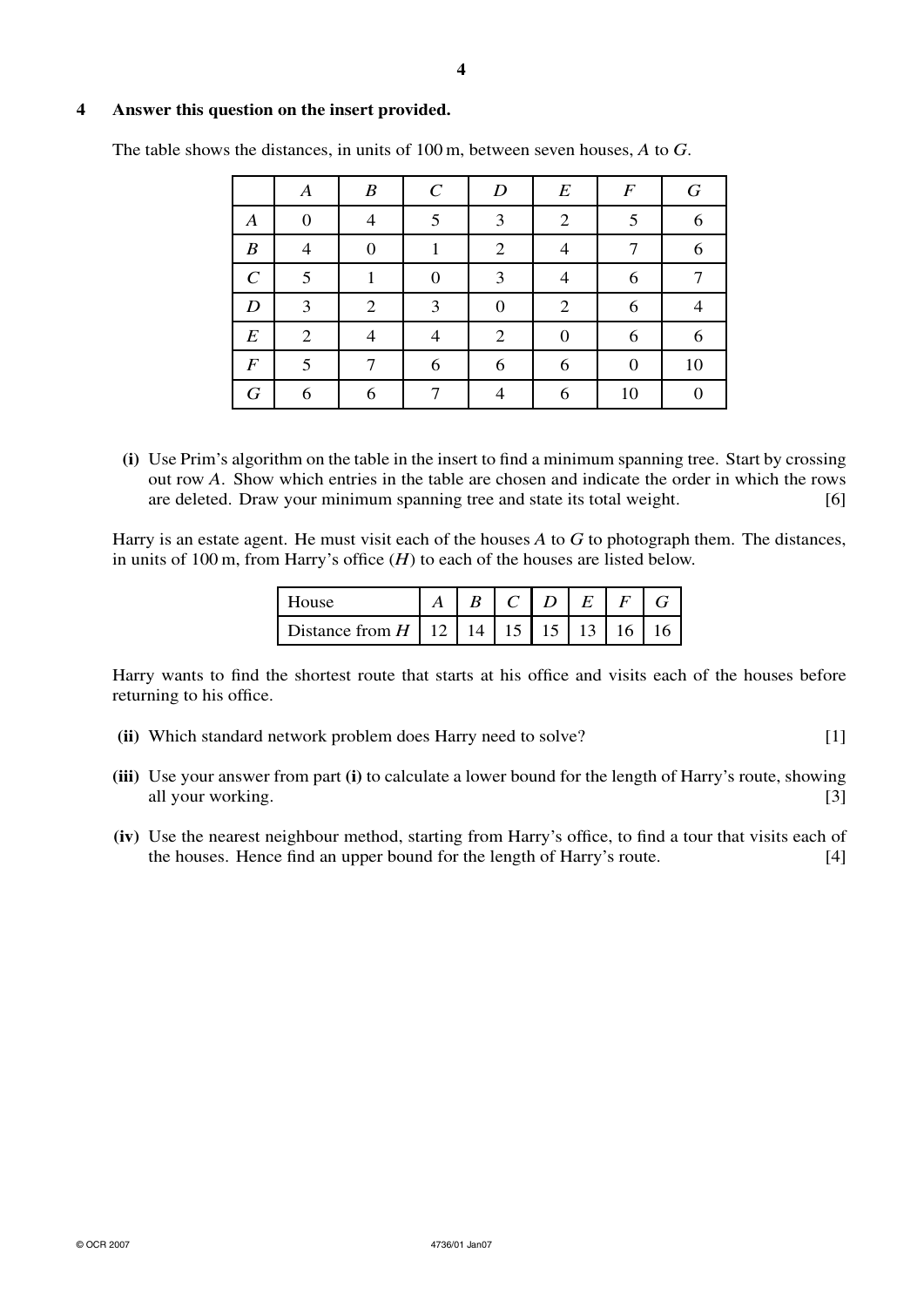#### **5 Answer part (i) of this question on the insert provided.**

Rhoda Raygh enjoys driving but gets extremely irritated by speed cameras.

The network represents a simplified map on which the arcs represent roads and the weights on the arcs represent the numbers of speed cameras on the roads.

The sum of the weights on the arcs is 72.



- **(i)** Rhoda lives at Ayton (*A*) and works at Kayton (*K*). Use Dijkstra's algorithm on the diagram in the insert to find the route from *A* to *K* that involves the least number of speed cameras and state the number of speed cameras on this route. [7]
- **(ii)** In her job Rhoda has to drive along each of the roads represented on the network to check for overhanging trees. This requires finding a route that covers every arc at least once, starting and ending at Kayton (*K*). Showing all your working, find a suitable route for Rhoda that involves the least number of speed cameras and state the number of speed cameras on this route. [6]
- **(iii)** If Rhoda checks the roads for overhanging trees on her way home, she will instead need a route that covers every arc at least once, starting at Kayton and ending at Ayton. Calculate the least number of speed cameras on such a route, explaining your reasoning. [3]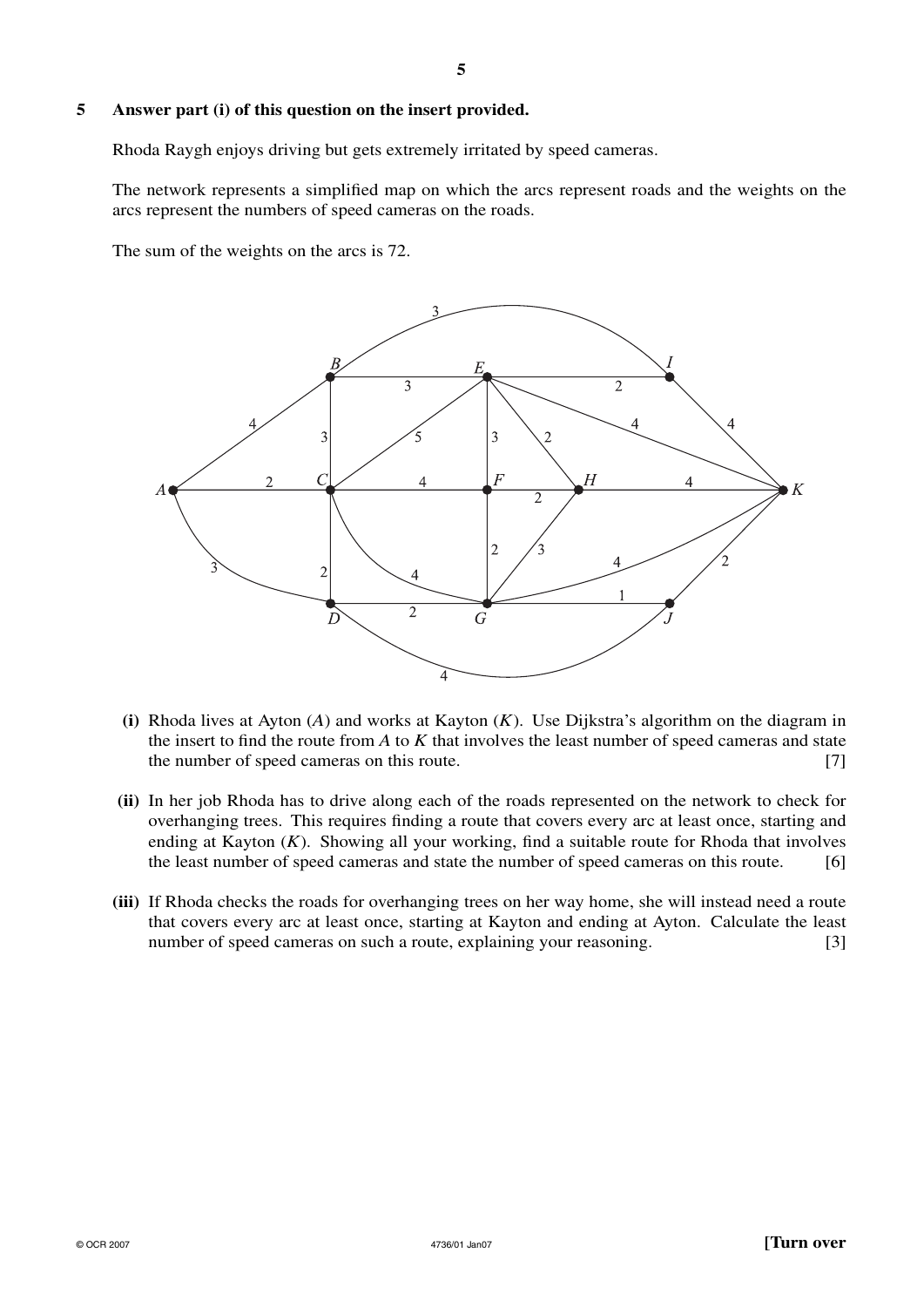**6** Consider the linear programming problem:

| maximise   | $P = 3x - 5y + 4z$ ,                |
|------------|-------------------------------------|
| subject to | $x + 2y - 3z \le 12$ ,              |
|            | $2x + 5y - 8z \le 40$ ,             |
| and        | $x \ge 0$ , $y \ge 0$ , $z \ge 0$ . |

- **(i)** Represent the problem as an initial Simplex tableau. [3]
- (ii) Explain why it is not possible to pivot on the *z* column of this tableau. Identify the entry on which to pivot for the first iteration of the Simplex algorithm. Explain how you made your choice of column and row. [3]
- (iii) Perform one iteration of the Simplex algorithm. Write down the values of  $x$ ,  $y$  and  $z$  after this iteration. [3]
- **(iv)** Explain why *P* has no finite maximum. [1]

The coefficient of z in the objective is changed from  $+4$  to  $-40$ .

**(v)** Describe the changes that this will cause to the initial Simplex tableau and the tableau that results after one iteration. What is the maximum value of *P* in this case? [4]

Now consider this linear programming problem:

| maximise   | $Q = 3x - 5y + 7z$ ,                |
|------------|-------------------------------------|
| subject to | $x + 2y - 3z \le 12$ ,              |
|            | $2x - 7y + 10z \le 40$ ,            |
| and        | $x \ge 0$ , $y \ge 0$ , $z \ge 0$ . |

Do **not** use the Simplex algorithm for these parts.

- **(vi)** By adding the two constraints, show that *Q* has a finite maximum. [1]
- (vii) There is an optimal point with  $y = 0$ . By substituting  $y = 0$  in the two constraints, calculate the values of x and z that maximise Q when  $y = 0$ . [3] values of *x* and *z* that maximise *Q* when  $y = 0$ . [3]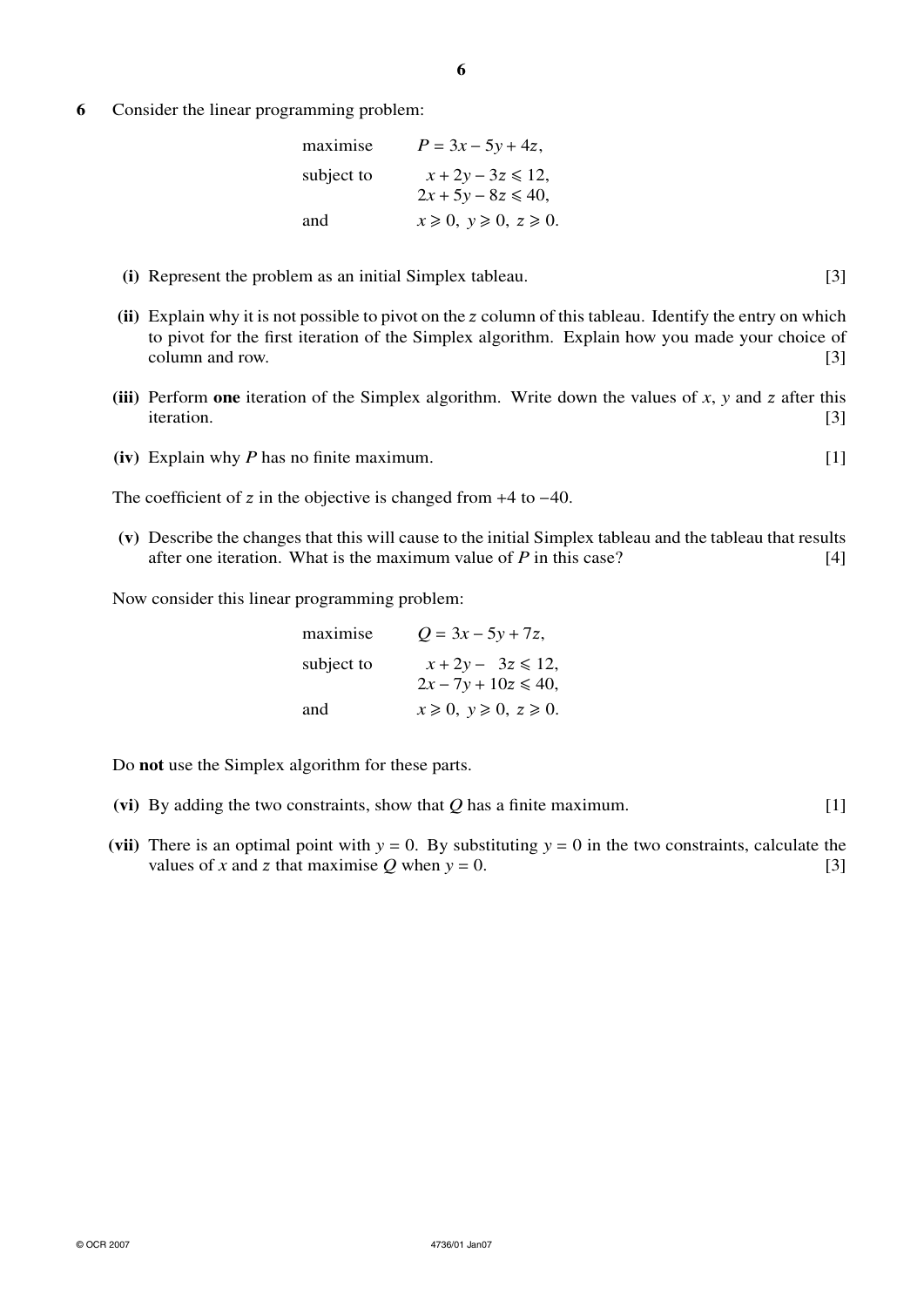## **BLANK PAGE**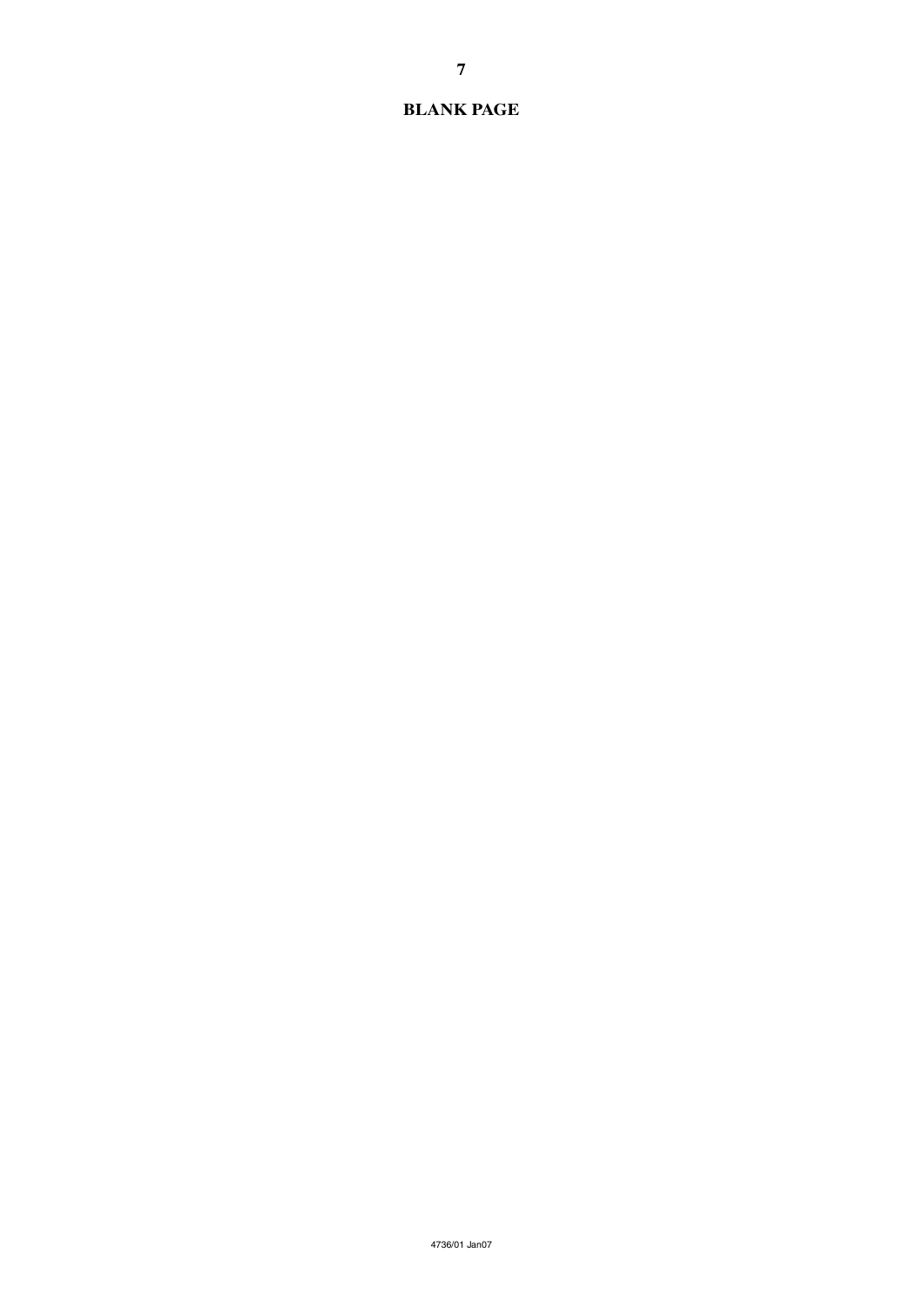**8**

Permission to reproduce items where third-party owned material protected by copyright is included has been sought and cleared where possible. Every reasonable effort has been made by the publisher (UCLES) to trace copyright holders, but if any items requiring clearance have unwittingly been included, the publisher will be pleased to make amends at the earliest possible opportunity.

OCR is part of the Cambridge Assessment Group. Cambridge Assessment is the brand name of University of Cambridge Local Examinations Syndicate (UCLES), which is itself a department of the University of Cambridge.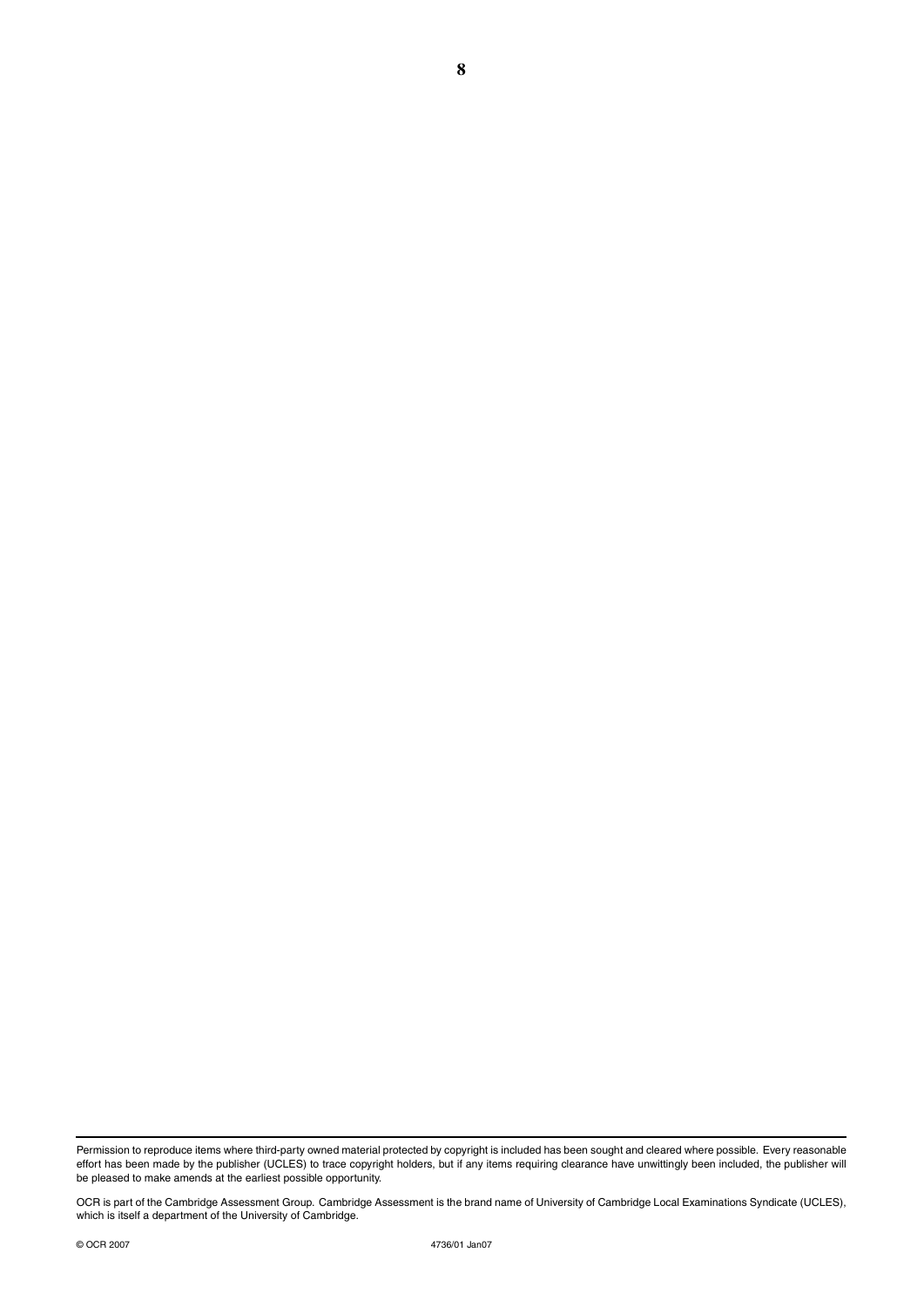| OC<br>RECOGNISING ACHIEVEMENT                                                                                                                                                                                                                                                                                                           |  |
|-----------------------------------------------------------------------------------------------------------------------------------------------------------------------------------------------------------------------------------------------------------------------------------------------------------------------------------------|--|
| 4736/01<br><b>ADVANCED SUBSIDIARY GCE UNIT</b><br><b>MATHEMATICS</b>                                                                                                                                                                                                                                                                    |  |
| Decision Mathematics 1 INSERT for Questions 4 and 5<br><b>TUESDAY 23 JANUARY 2007</b><br>Afternoon<br>Time: 1 hour 30 minutes                                                                                                                                                                                                           |  |
| Candidate<br>Name                                                                                                                                                                                                                                                                                                                       |  |
| Centre<br>Candidate<br>Number<br>Number                                                                                                                                                                                                                                                                                                 |  |
| <b>INSTRUCTIONS TO CANDIDATES</b><br>Write your name, centre number and candidate number in the boxes above.<br>٠<br>This insert should be used to answer Questions 4 and 5(i).<br>$\bullet$<br>Write your answers to Questions 4 and 5(i) in the spaces provided in this insert, and attach it to your<br>$\bullet$<br>answer booklet. |  |
| This document consists of 3 printed pages and 1 blank page.<br>[Turn over<br>© OCR 2007 [M/102/2697]<br>OCR is an exempt Charity                                                                                                                                                                                                        |  |

 $\overline{\mathsf{I}}$ 

 $\Gamma$ 

 $\mathsf{l}$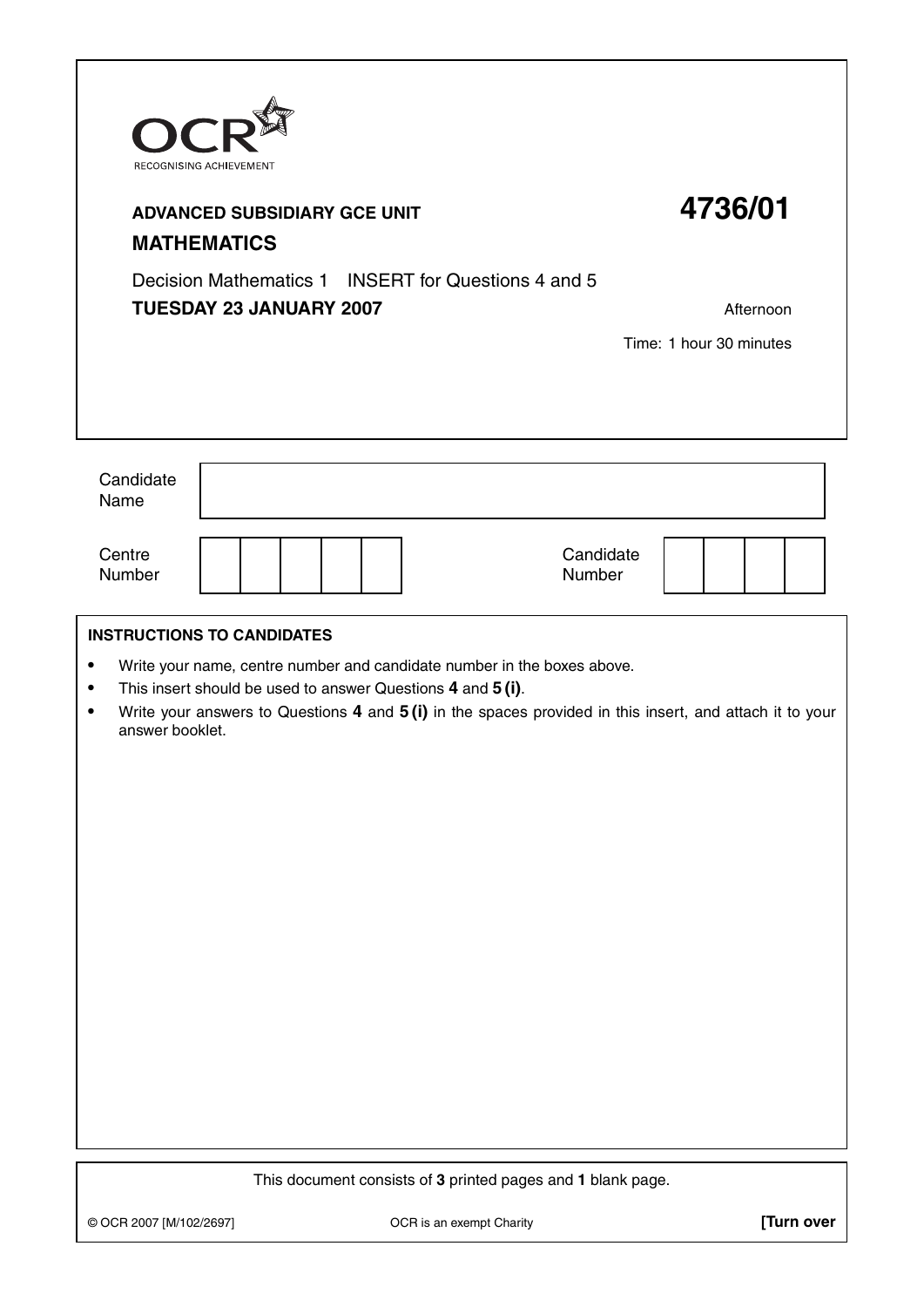$(i)$  $\overline{\mathbf{4}}$ 

|                  | $\boldsymbol{A}$ | $\boldsymbol{B}$ | $\mathcal{C}_{0}$ | D              | $\boldsymbol{E}$         | $\boldsymbol{F}$ | $\boldsymbol{G}$ |
|------------------|------------------|------------------|-------------------|----------------|--------------------------|------------------|------------------|
| A                | $\overline{0}$   | 4                | 5                 | 3              | $\overline{2}$           | 5                | 6                |
| $\boldsymbol{B}$ | 4                | $\boldsymbol{0}$ | 1                 | $\overline{2}$ | 4                        | 7                | 6                |
| $\boldsymbol{C}$ | 5                |                  | $\boldsymbol{0}$  | 3              | $\overline{\mathcal{A}}$ | 6                | 7                |
| $\boldsymbol{D}$ | 3                | $\overline{2}$   | 3                 | $\Omega$       | $\overline{2}$           | 6                | 4                |
| $\boldsymbol{E}$ | 2                | 4                |                   | $\overline{2}$ | $\boldsymbol{0}$         | 6                | 6                |
| $\overline{F}$   | 5                | 7                | 6                 | 6              | 6                        | $\overline{0}$   | 10               |
| G                | 6                | 6                |                   |                | 6                        | 10               | $\boldsymbol{0}$ |

Minimum spanning tree:

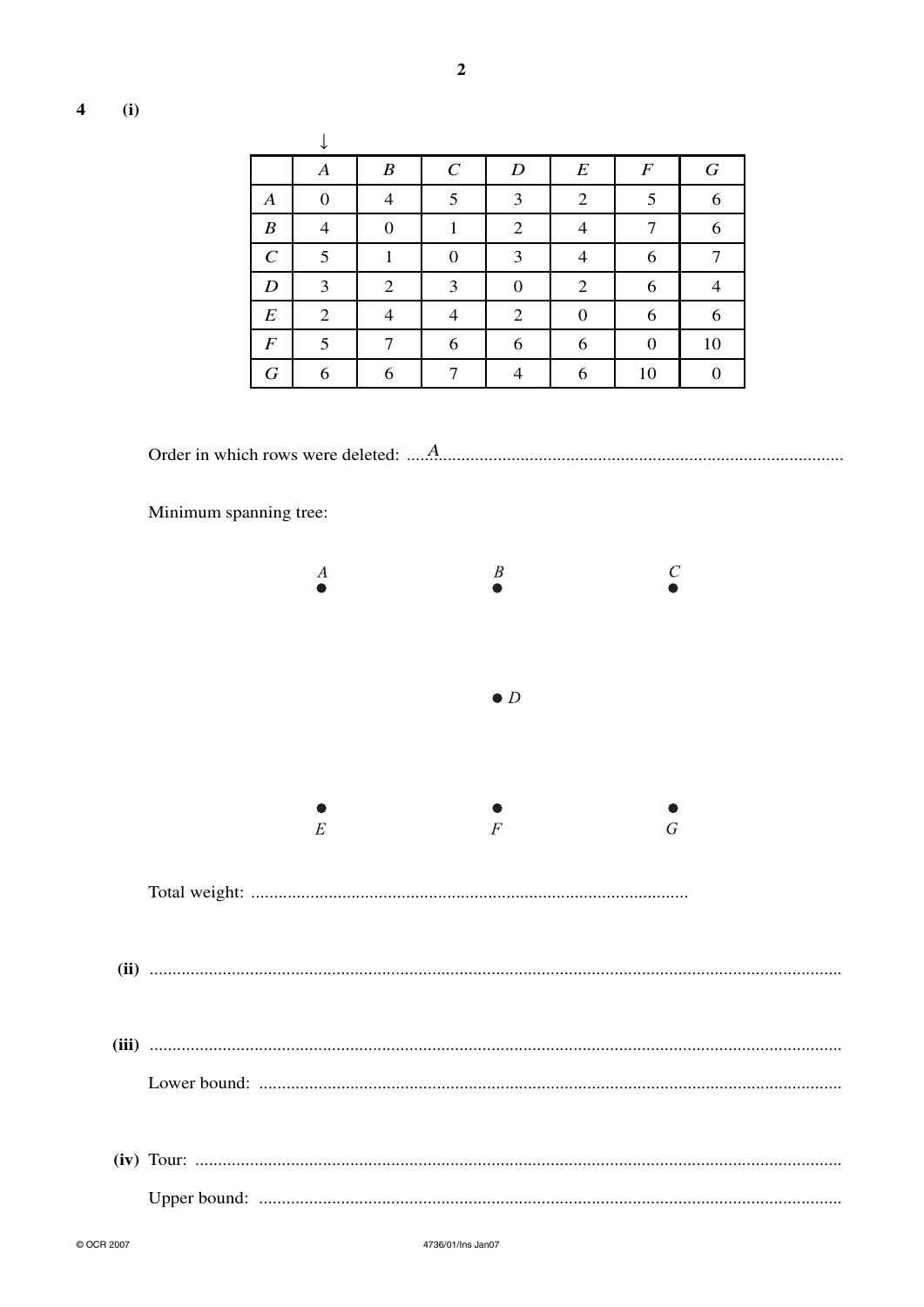